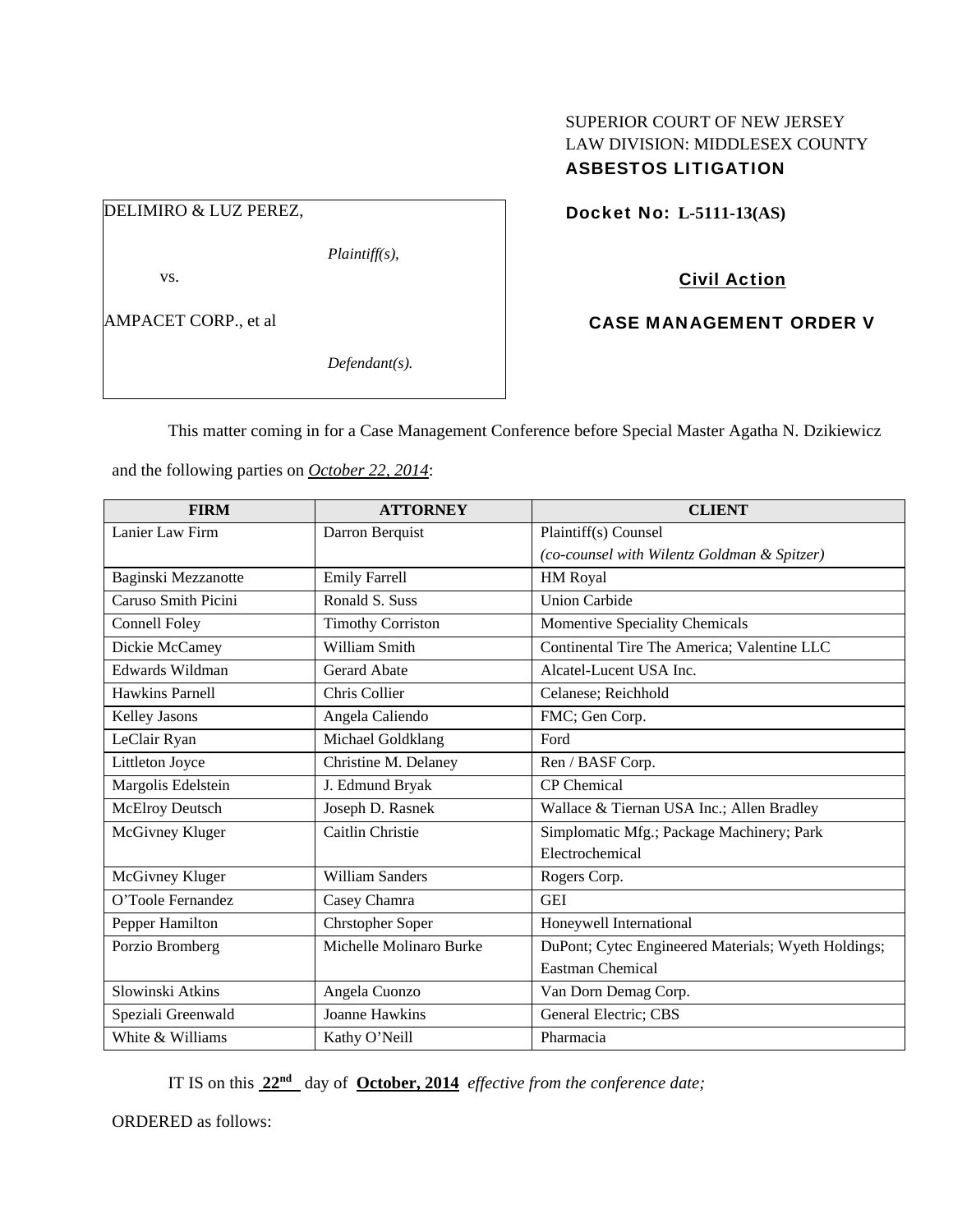Counsel receiving this Order through computerized electronic medium (E-Mail) shall be deemed by the court to have received a copy of the filed original court document. Any document served pursuant to this Order shall be deemed to be served by mail pursuant to *R*.1:5-2.

### **DISCOVERY**

- January 16, 2015 Fact discovery, including depositions, shall be completed by this date. Plaintiff's counsel shall contact the Special Master within one week of this deadline if all fact discovery is not completed.
- February 13, 2015 Depositions of corporate representatives shall be completed by this date.

### **EARLY SETTLEMENT**

- January 13, 2015 The settlement conference previously scheduled on this date is **CANCELLED**.
- January 23, 2015 Settlement demands shall be served on all counsel and the Special Master by this date.

### **SUMMARY JUDGMENT MOTION PRACTICE**

- February 20, 2015 Summary judgment motions shall be filed no later than this date.
- March 20, 2015 Last return date for summary judgment motions.

#### **MEDICAL DEFENSE**

February 13, 2015 Defendants shall identify its medical experts and serve medical expert reports, if any, by this date. **In addition, defendants shall notify plaintiff's counsel (as well as all counsel of record) of a joinder in an expert medical defense by this date.** 

#### **LIABILITY EXPERT REPORTS**

- February 27, 2015 Plaintiff shall identify its liability experts and serve liability expert reports or a certified expert statement by this date or waive any opportunity to rely on liability expert testimony.
- March 27, 2015 Defendants shall identify its liability experts and serve liability expert reports, if any, by this date or waive any opportunity to rely on liability expert testimony.

April 17, 2015 Plaintiff shall identify its rebuttal liability experts and serve rebuttal liability expert reports, if any, by this date.

#### **ECONOMIST EXPERT REPORTS**

### February 27, 2015 Plaintiff shall identify its expert economists and serve expert economist report(s), if any, by this date or waive any opportunity to rely on economic expert testimony.

\_\_\_\_\_\_\_\_\_\_\_\_\_\_\_\_\_\_\_\_\_\_\_\_\_\_\_\_\_\_\_\_\_\_\_\_\_\_\_\_\_\_\_\_\_\_\_\_\_\_\_\_\_\_\_\_\_\_\_\_\_\_\_\_\_\_\_\_\_\_\_\_\_\_\_\_\_\_\_\_\_\_\_\_\_\_\_\_\_\_\_\_\_\_\_\_\_\_\_\_\_\_\_\_\_\_\_\_\_\_